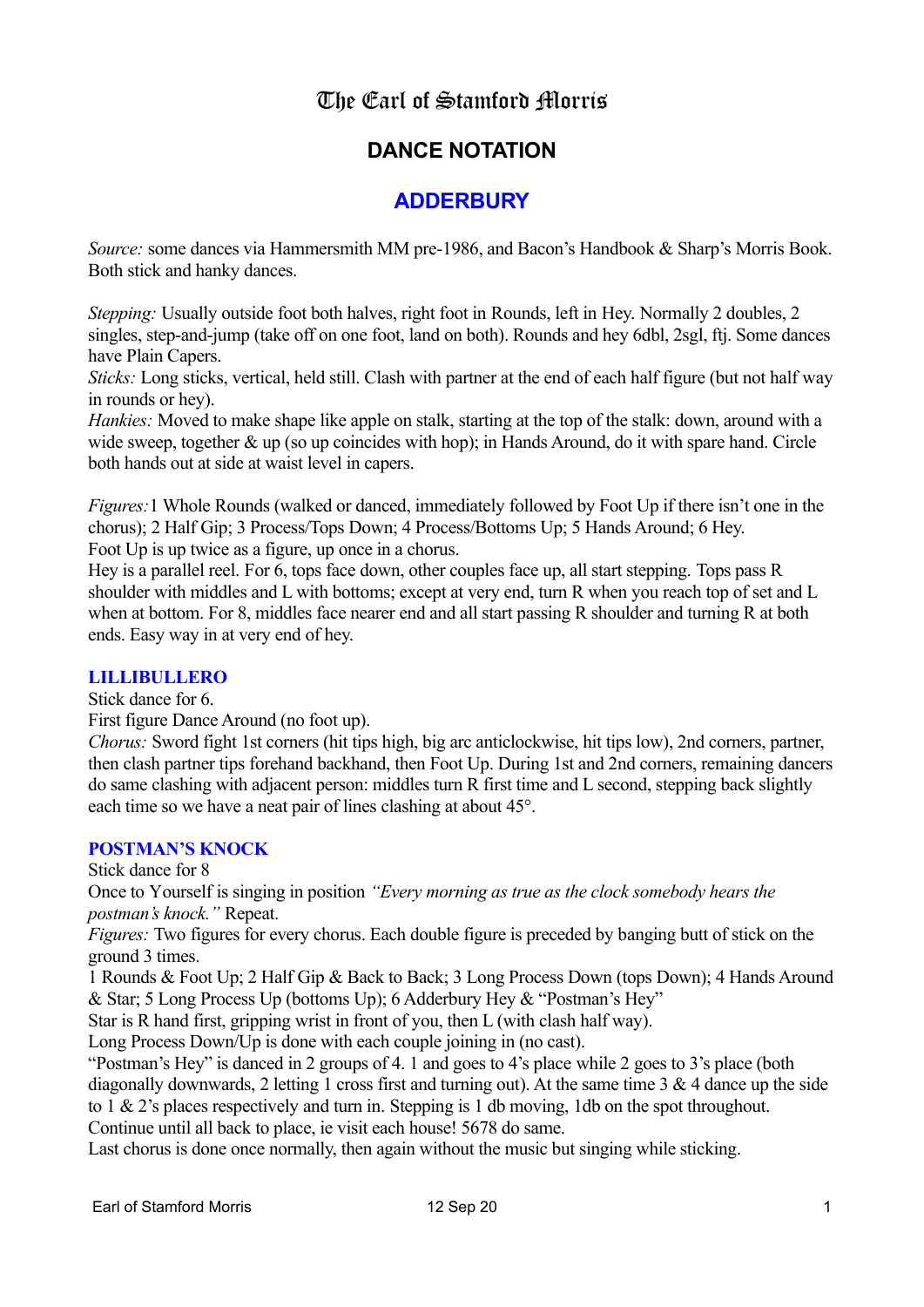*Chorus:* Odds hit evens' butts 3x, evens hit odds' butts 3x, repeat almost 4x; at end 3 slow clashes. Sticking is done doubles first (2 hands on stick) then singles (1 hand) on alternate choruses. After the final chorus, the chorus is repeated (doubles) with singing and no music.

### **SWEET JENNY JONES**

Stick dance for 6 (waltz time)

Once to Yourself is singing in position *"My sweet Jenny Jones is the pride of Llangollen, My sweet Jenny Jones is the girl I love best."* and clash.

First figure Dance Around.

*Stepping:* Start right foot. RLR, Toe Heel Heel, LRLRLR; LRL, THH, RLRL CLASH, ie count 3 steps then toe heel heel, then 6 steps, then (to 2nd half of music, starting left) 3 steps, toe heel heel, 4 steps clash.

*Chorus:* doubles, singles etc. Odds tips hit evens butts, evens tips hit odds butts etc for 10 hits, clash tips, then same again for 9 hits, clash tips. Then Foot Up.

### **SHEPHERDS' HEY**

Hand clapping dance. Can do it with hankies tied on or without hankies.

First figure Walk Around singing *"I can whistle, I can sing, I can do most anything. I can dance and I can play, I can dance the Shepherds Hey"* and Foot Up.

*Chorus:* First Time: Clap, touch right ankle, clap. Clap, touch left ankle, clap. Clap, clap under right leg, clap. Clap under left leg. Clap in front, behind, in front.

Second time knee, third time hip.

Final three times, a wave starting from the same place as the touch replaces the second (and fourth) clap: fourth time shoulder, (ie clap, shoulder, wave etc); fifth lips; sixth "doff hat" while jumping in direction of arm.

### **BLACK JOKE**

Hankies.

First figure Dance Around: starts right foot with 4 capers, dance round half way, 4 capers, continue back to place, 4 capers.

*Chorus:* Screw Down (ie sidesteps travelling away from music and circling leading arm at waist level 4 times, Screw Up (repeat facing up but doing it on the spot with other arm) and Foot Up (surge). 4 capers half way through each figure and at end of figures & chorus. At start of second half of hey, middles face original tops and pass L shoulders (original bottoms facing down).

### **BLUE BELLS OF SCOTLAND**

Sticks for 6 or 8 (standard version), 6 (our version).

First figure is Walk Around singing *"Oh where tell me where has my highland laddie gone? He's gone to the wars with his frilly knickers on"* and Foot Up.

*Chorus:*

Odds tips hit evens butts x2, evens tips hit odds butts x2; repeat;

Odds tips hit evens butts, evens tips hit odds butts; repeat for 5 hits, clash. Repeat whole chorus. Final extra sticking is double time double sticking (with partner).

Standard version: sticking just with partner; doubles first time, singles second time and so on. Our version: all double sticking, 1st chorus with partner, 2nd chorus middles face up, 3rd chorus middles face down. Pattern repeats. When with partner, odds strike first, otherwise the person facing down hits first. This pattern leaves the dancers facing the right way to go into the next figure.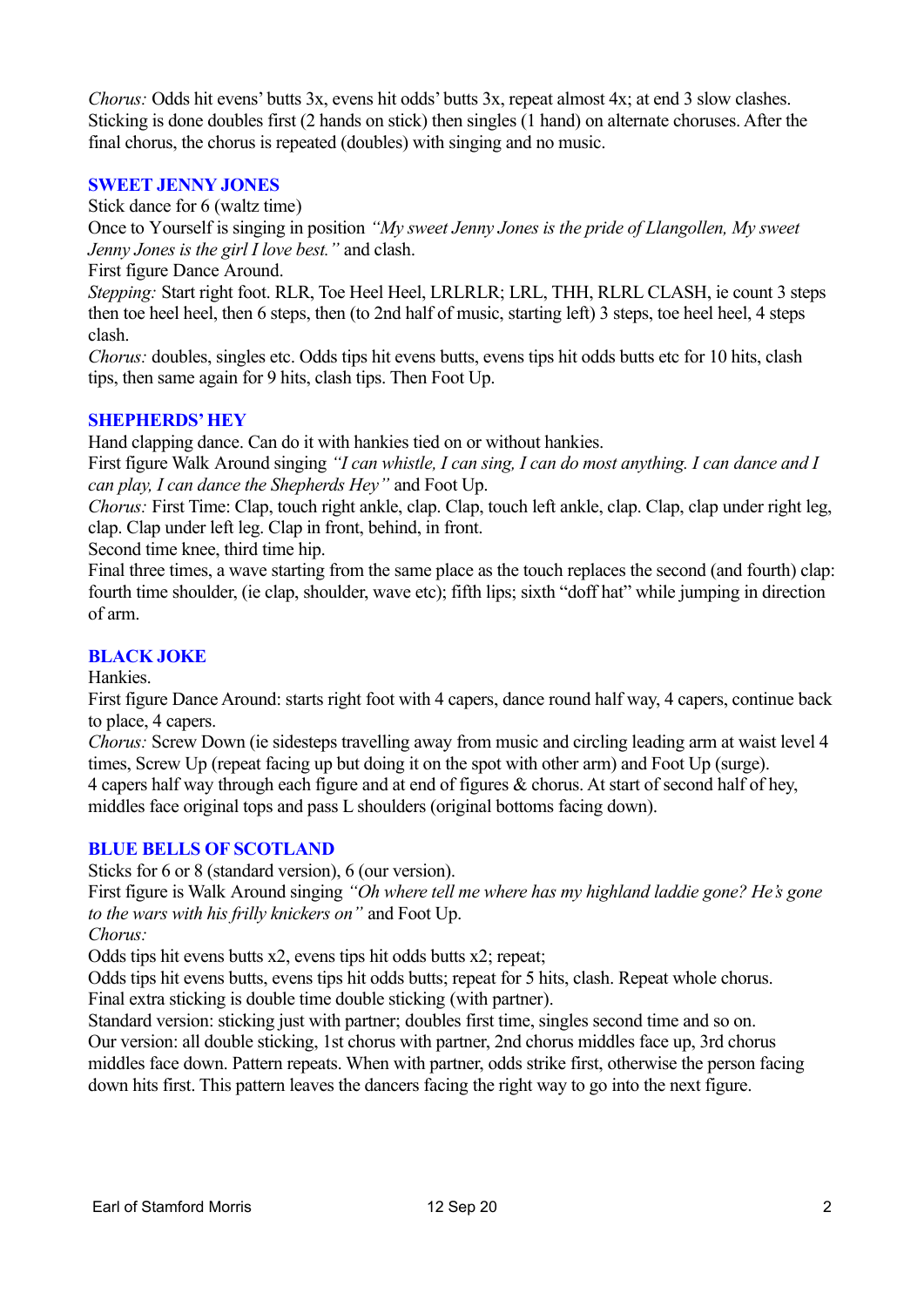### **SHOOTING (BEAUX OF LONDON CITY)**

Sticks for 6, held as rifles (butts between arm and chest) in figures.

*Stepping:* Single step, start L every time, rearing back (R, swinging stick arm backwards) and clash at end of each figure. Free arm swings slightly more stiffly than usual throughout.

First figure Bang Around (same arm as foot) and Foot Up.

*Choruses*

Advance towards corner right foot start, clash on 3rd step. Stamp R foot when shooting. NB Shooting is from the shoulder. Rear up before clashing partner.

1 first corners clash, second corners clash, third corners clash, all clash partner; repeat.

2 first corners shoot across, second corners shoot across, third corners shoot across, all clash partner; repeat.

3 first corners shoot ducks, second corners shoot ducks, third corners shoot ducks, all clash partner; repeat.

4, 5, 6 same as 123 but shoot musicians at very end of dance.

### **HASTE TO THE WEDDING**

Hankies.

First figure Dance Around.

*Chorus*

Foot Up: 2 double steps up, starting right foot; 4 single steps backwards; 1 double step forward and a step and jump (arms going wide); 2 singles back then 2 plain capers facing partner. Each half-figure ends with 2 capers. Dance finishes with 4 capers in at the end of the hey.

#### Currently rested:

#### **SOUTH AUSTRALIA**

*Source:* via Eryri Morris, ultimately from Adelaide Morris. Standard Adderbury figures.

Walk round in tight circle sticks horizontal radiating out from centre at waist height (representing pushing on a capstan) singing: *In South Australia I was born, "Heave away, haul away. In South Australia round Cape Horn, we're bound for South Australia".* 4 capers in set formation facing up starting on word *"bound"* and straight into foot up.

*Chorus:* evens present stick horizontally, odds strike its middle, then evens strike odds. Then sticks vertical strike tips forehand, backhand, wave in air, forehand. Then sticks horizontal all in a line to represent pulling rope on each side of set and pull down the set with 2 small steps, then 3 capers up (starting left) & 1 caper to face partner*.*

#### **BUFFOON**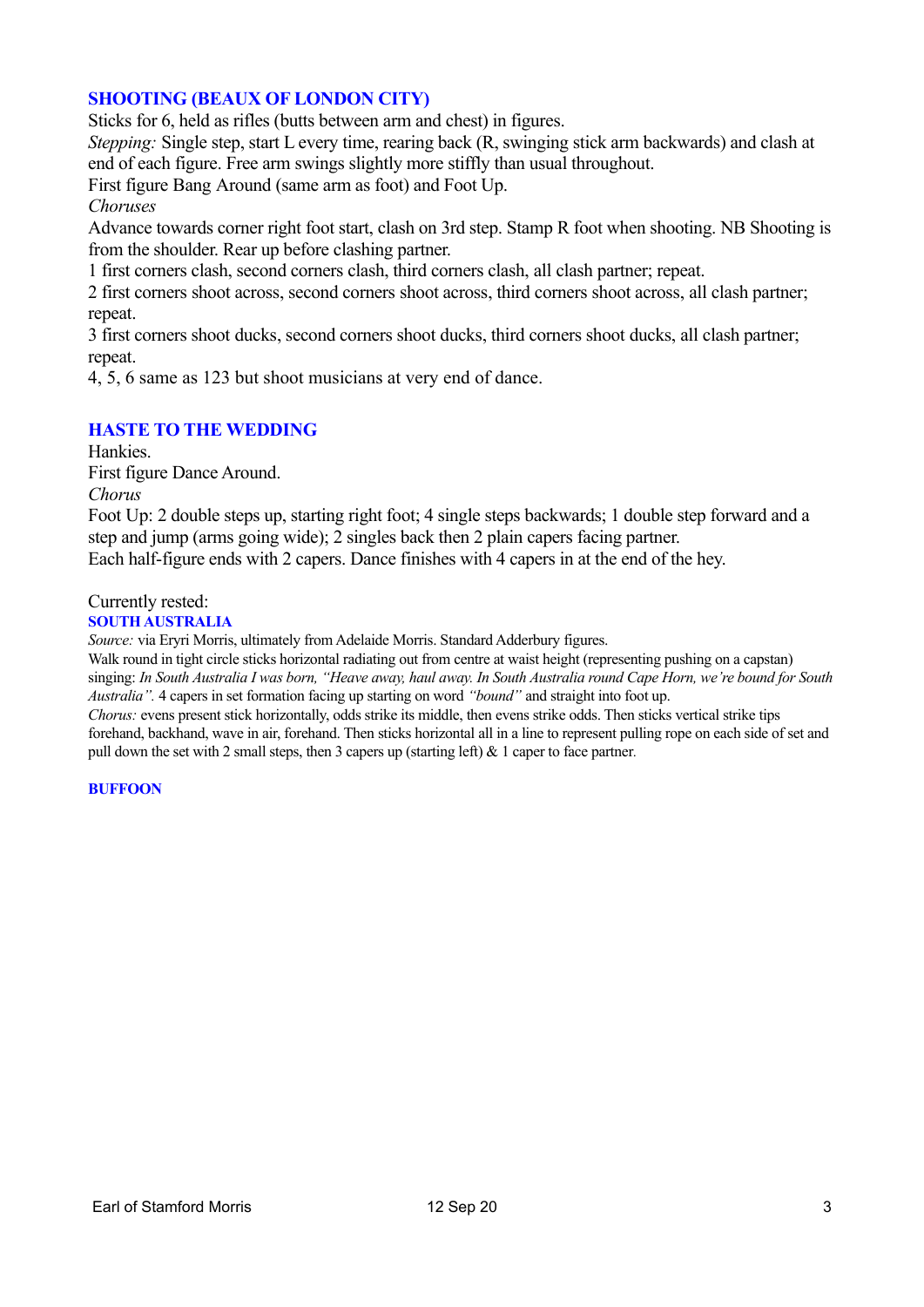# **BADBY**

*Source:* OM workshop by John Burke (King John's MM) and Bacon.

Hankies or sticks.

*Stepping:* Start right foot both halves. 3 double steps, no single steps. Leg Across – RL with unweighted toe tap.

*Figures*: Cast Round, Set Straight, Back to Back, Hands Around, Whole Hey.

*Hankies: Expansive twirl on doubles. Twirl above head on Leg Across. Twirl leading hand on sidesteps. Sticks:* Held low when not clashing. Half way through hey, middles clash across set, end clash while facing end. Twirl describes a figure of eight with tip – away from wrist, start clockwise.

# **BROAD CUPID**

Hankies. Tune "From Night till Morn".

*Chorus*: Corners cross. 1&6, 2&5, 3&4. In position with ss rt, ss lt, db, LA then cross set: 1st time with 2 doubles, 2nd with 2 side steps, 3rd with 4 plain capers, 4th with double capers. Every time end with 1 double step to turn, leg across.

## **TRUNKLES**

Hankies.

*Chorus:* Corners salute 1st corners, then 2nd, then 3rd; corners cross same order.

*Salutes: 1: 2* capers, db (no hop) LA, stamp R, kick corner's foot with R; 2: 2 capers, db (no hop), LA, stamp R, kick corner's foot with L; *3:* 2 capers, db (no hop), LA, shake hands; *4:* 2 capers, db (no hop), LA, doff cap.

*Crossings: 1:* 4 doubles; *2:* 4 side steps; *3:* 8 plain capers; *4:* 8 half capers. (No slows) Every time end with 1 double step to turn, leg across.

## **SHOOTING/BEAUX OF LONDON CITY**

Sticks. Tune as Bacon, but 3/8 (thanks, Bernard). No leg across, dib ground instead with a little jump. *Chorus:* Dib, hit partner butt, tip. Repeat x3 then twirl & clash. Dib, shoot partner x3 but corners shoot each other middle time. Then twirl & clash. (shoot from shoulder). Last time shoot musicians.

## **BRIGHTON CAMP**

Invented by EOS for Xmas 2001. Based on Stanton Harcourt Brighton Camp. Sticks. Music: Brighton Camp or Good King Wenceslas. *Chorus:* Sticking & half hey.

Recipients present sticks over and behind their heads, holding both ends. Strike middle of stick, showily. Striking pattern is odds, evens, odds, evens for people not hitting middles;

1st time middles present to tops, 2nd time middles present to bottoms, 3rd time all odds strike, 4th time all evens strike. Second time repeat same pattern but top and bottom couples have swapped places, middles still the same. Try to turn clockwise between hits whenever possible.

### **BEAN SETTERS**

*Source:* Oyster Morris at Sidmouth (with amendments). Modified from Headington, Brackley tune. Sticks.

*Chorus:* Walk across set passing partner R shoulder, hitting the floor R-L-R, then, pausing briefly with feet together, hit partner's stick backwards low down, and continue R-L-R while turning and clash high with partner. Positions 1 and 5 start sticking to their right-hand neighbour in a circle (receiving sticks horizontal); followed by stick twirling and clash across. Repeat back to place (R shoulder again).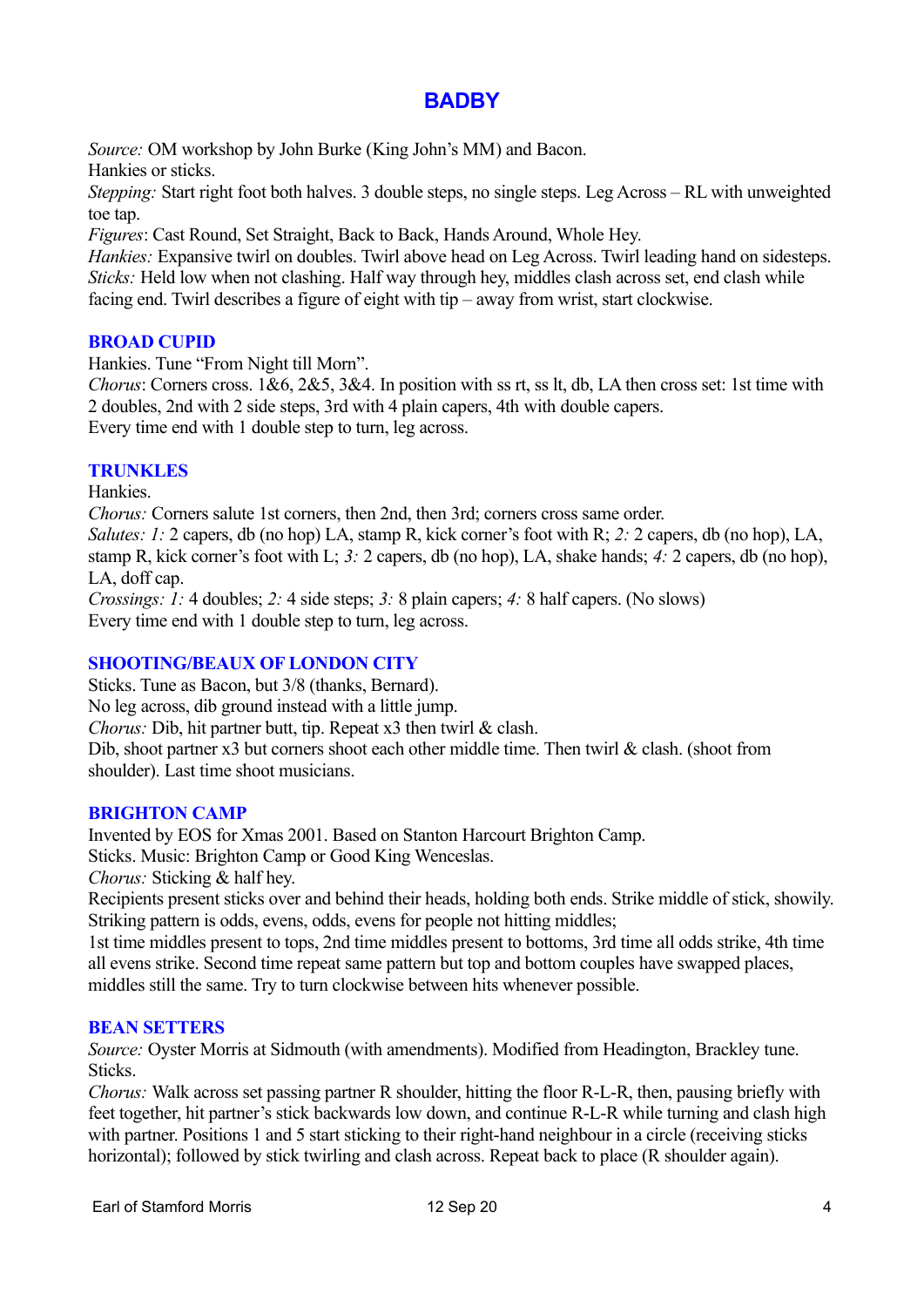# **FIELDTOWN**

The slowest, therefore the most height needed, also one of the most energetic and stylish! *Many of figures such as rounds and hey are more complex than in other traditions and call for a high degree both of individual control and teamwork. In some ways the best tradition.* – Bacon

*Hankies* Arms go vertically up above head just before double steps, hankies float down slowly as vertically as possible. On back steps arms go out on first then in a little on second as part of style but also to avoid clashing on back to back. Arms down and up on 4 pc at end of dance. Balance position for galleys. For slows balance on 1st, gather on 2nd high on 3rd for lift and out on 4th.

*Sticks* Long stick, same arm movements as hankies. Clash at end of figures.

*Stepping* All figures start with anacrusis ie preparatory hop and body moves into direction of travel so arms up high and float down with first beat "and a 123 hop". Most travel on first db.

Back Step is hop back, twisting heels in at same time. FTJ is feet together jump.

Galley is 3 hops on weight-bearing foot, other leg bent 90 degree at knee so thigh horizontal and foot describes 3 small circles; first is biggest, heel down. Can also be done to turn out as in foot up. Slows are Beetle Crusher and RTB/LTB.

Beetle Crusher is crush, step, 2 plain capers. RTB is RTB, step, jump, kick left. LTB on other foot. *Figures* Start on outside foot. Normal sequence is db, db, bs, bs, ftj.

Once to Yourself is always 2 bs, ftj.

Foot Up (and Down) don't move forward, galley rather than bs in most dances.

Half Gip and Back to Back fairly straightforward.

Rounds start on R foot: round on 1st db, radially into tight circle on 2nd, back out on back steps, use jump to turn out  $\frac{3}{4}$  turn and back other way starting db on L foot,.

Half Hey is Cotswold style, start with ss on leading foot. Turn on 2nd ss and back into place on bs. Long Fieldtown dances have double-length figures. All dances are hankies, except where shown.

### **BALANCE THE STRAW**

Sticks.

*Chorus:* dib behind, dib in front, tips backhand, tips forehand; dib behind, dib in front, tips forehand x3; half hey. Repeat.

### **BANKS OF THE DEE**

Hankies.

*Chorus:* Column, all face up on previous ftj. 1st then 2nd then 3rd show R, then all show L. Half hey. Then repeat the shows facing down, but start L then all together on R. Half hey.

Shows are: *1:* Wave (both hands, rising on toes); *2:* Galley; *3:* Beetle Crusher; *4:* RTB (or LTB).

### **VALENTINE**

Hankies.

"Borrowed" from Ascott-under-Wychwood tradition.

*Chorus:* Corners 1st 2nd 3rd. Closed side step right then left, then a "show", then db r, db l, 2bs, ftj. Shows are: *1:S*alute (wave with right hand, then left); *2:* Galley right, then left; *3:* Beetle Crushers right, then left; *4:* RTB, then LTB.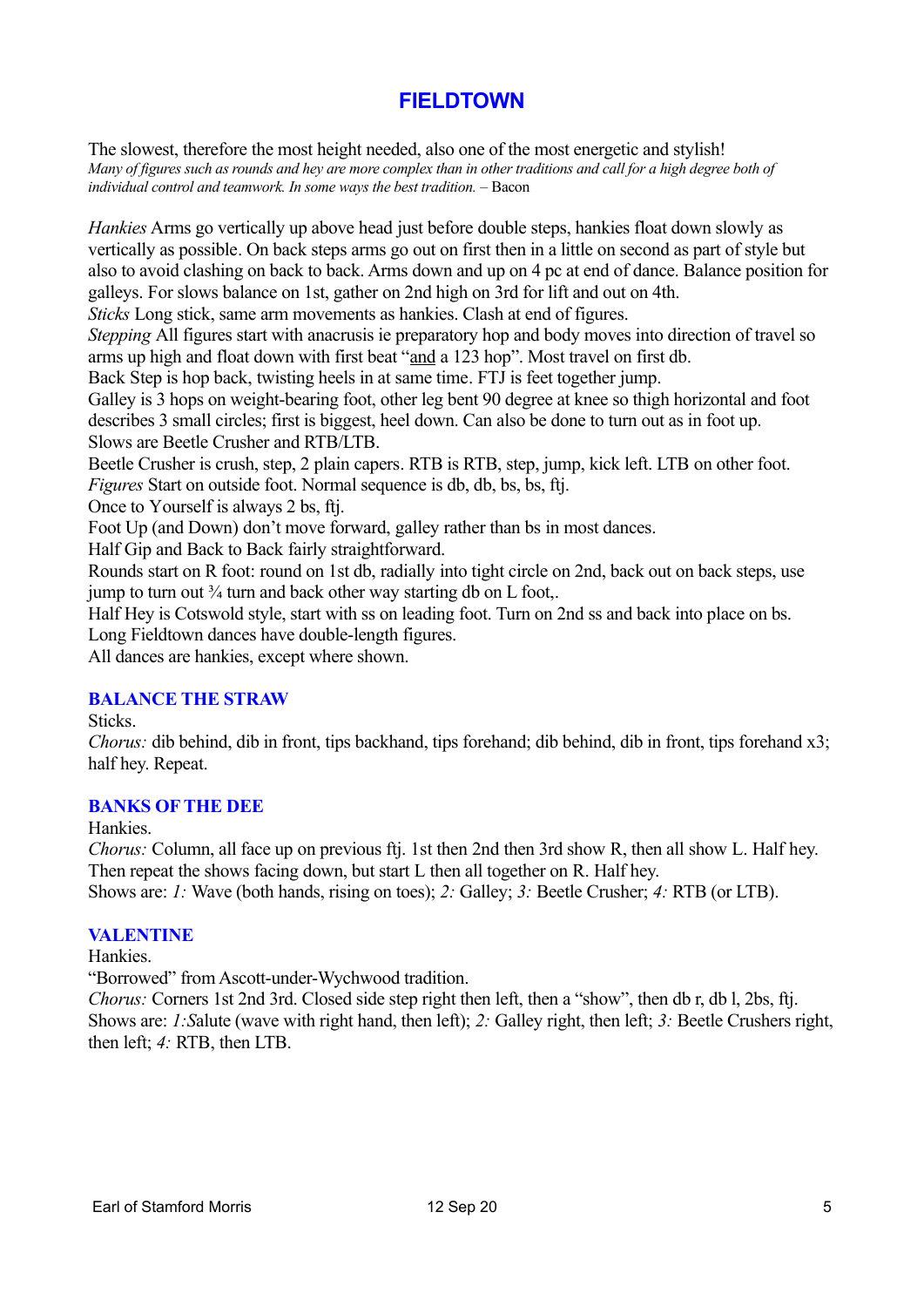#### Following rested: **STEP BACK (OLD MOLLY OXFORD)**

Long Fieldtown. Step rather dance backwards. No jump. *Figures:* Foot up, Chorus, Half Gip, Chorus, Back to Back, Chorus, Rounds. FU: start inside foot. Foot up, Galley ¼ inwards to face down; Foot down. Galley outwards all the way to face across. HG and BB start outside (normal foot) so galleys are all L, then all R. Rounds start left foot. All up (or in?) at end. *Chorus*: long side step sequence (R first), half hey. Repeat.

#### **SIGNPOSTS (SHEPHERD'S HEY)**

no jumps, nor galleys: just rise up on tip toe instead, hands do wide sweep out with arms straight to horizontal. Chorus is whole hey

#### **LUMPS OF PLUM PUDDING JIG**

OY, FU, SSS, FC, SSS, UC, SSS.  $FU = 4$  doubles, css rt, css lt, 2 back steps, ftj.  $FC = 4$  beetle crushers then as  $FU$  $UC = 4$  rtb, ltb then as FU SSS= lss rt, lss lt, css rt, css lt, galley rt, ftj except last time caper LR in last bar instead of ftj  $\csc s = \text{closed side step}$ long sidestep lss rt = open side step rt, double step rt (i.e. 7 steps and a hop); similarly lss lt

#### **BLUE EYED STRANGER/WALK OF THE TWOPENNY POSTMAN/GARY OWEN**

Closed side step rt, double rt, closed ss left, feet tog jump, half hey repeat. (ie count 7 then hop 4 then ftj)

**THE FORESTER** As Blue Eyed Strangler but no galleys.

#### **COUNTRY GARDENS**

Sticks. *Chorus:* EOS version (based on Stanton Harcourt) stick throw 1st 2nd 3rd corners. Half hey. Repeat. *[original version (EOS don't do this) 1 bar evens strike odds on middle beat 2 bar odds stike evens (receiving stick held horizontal) 3rd & 4th bars butts tips butts tips, Half hey. Repeat. Figures standard. End of dance plain capers]*

#### **THE ROSE**

#### **DEAREST DICKY**

Long Fieldtown.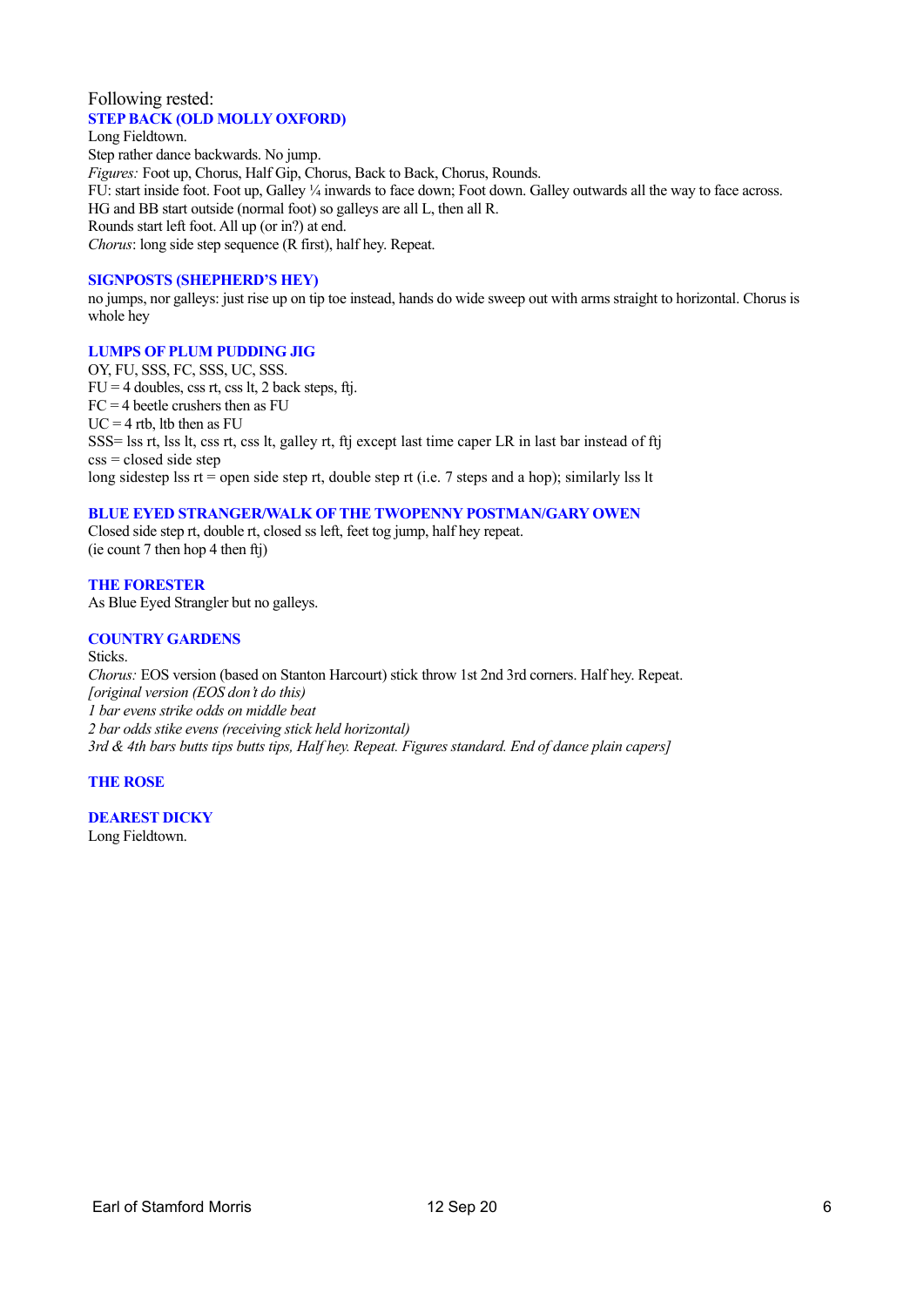# **ILMINGTON**

*Source:* OM workshop notes by Mike Nesbitt in 2006 and Adlington MM's notes from 2009. 6 dancers.

*Stepping:* 2 doubles, 2 singles turning in place, feet together jump. Outside foot start.

*Hankies:* arms down from straight out at shoulder level to side at waist level, then back up, with a little snatch into the jump (hands higher). In (open) sidestep, hanky high twirl brushing hair backwards. In plain capers, hands do a circle at waist level. For the 4 capers at the end of dances hankies do 3 circles then up.

*Sticks:* More or less vertical, going down & up much as hankies would.

### *Standard Ilmington figures*

Foot up & across (on the spot) Into Line Back to Back Cross and Turn (cross on 1st db, turn on 2nd db, turn out on singles, ftj, and return similarly) Rounds (see below)

### *Ilmington Hey*

Similar shape to Upton hey with extra "twiddles", which should be done very close to your partner. Bottoms turn down and out first (twiddle) into hey & go up middle. Tops set off down middle of set, and turn when get to place (twiddle) at bottom of set. Middles set out wide starting diagonally but facing each other, and turn up and out (twiddle) when at top of set (part way through hey). Everyone goes wide through middle of set.

In half hey, original top couple lead both halves.

### *Whole Rounds*

All turn out to go into rounds, start L foot, ie over right shoulder. Halfway through, reform the set. Half way, carry on same direction, starting R foot.

End 4 capers into centre, or turning out over R shoulder to face the audience.

### **JUBILEE (OYSTER GIRL)**

*Source:* from dancing of Adlington Morris Men at Mobberley Xmas 2006. *Perhaps one of the earliest known dates for the specific composition of a dance is that of the stick dance 'The Jubilee'. It was composed for Queen Victoria's Diamond Jubilee celebrations in 1897.* – IMM Sticks.

*Chorus:* Sticking and half hey; repeat

Forehand to partner; forehand to person to your left of partner; backhand, forehand to partner Backhand to partner; backhand to person to your right of partner; forehand, backhand to partner

### **CUCKOO'S NEST**

*Source:* from dancing of Yorkshire Coast Morris at Liverpool Autumn 2006.

Sticks ("or handclapping" – IMM).

*Chorus:* Sticking and half hey repeat.

Odd tips hit even butts 3 times; even tips hit odd butts 3 times; tips to butts alternately 3 times then clash tips once (ie 7 hits).

### **JOCKEY TO THE FAIR**

*Source:* made up in Ilmington style by Lyn and Alan Oct 2008, based on Fieldtown Banks of the Dee. Music "Brackley Jockey to the Fair version 2", ref The Ring website.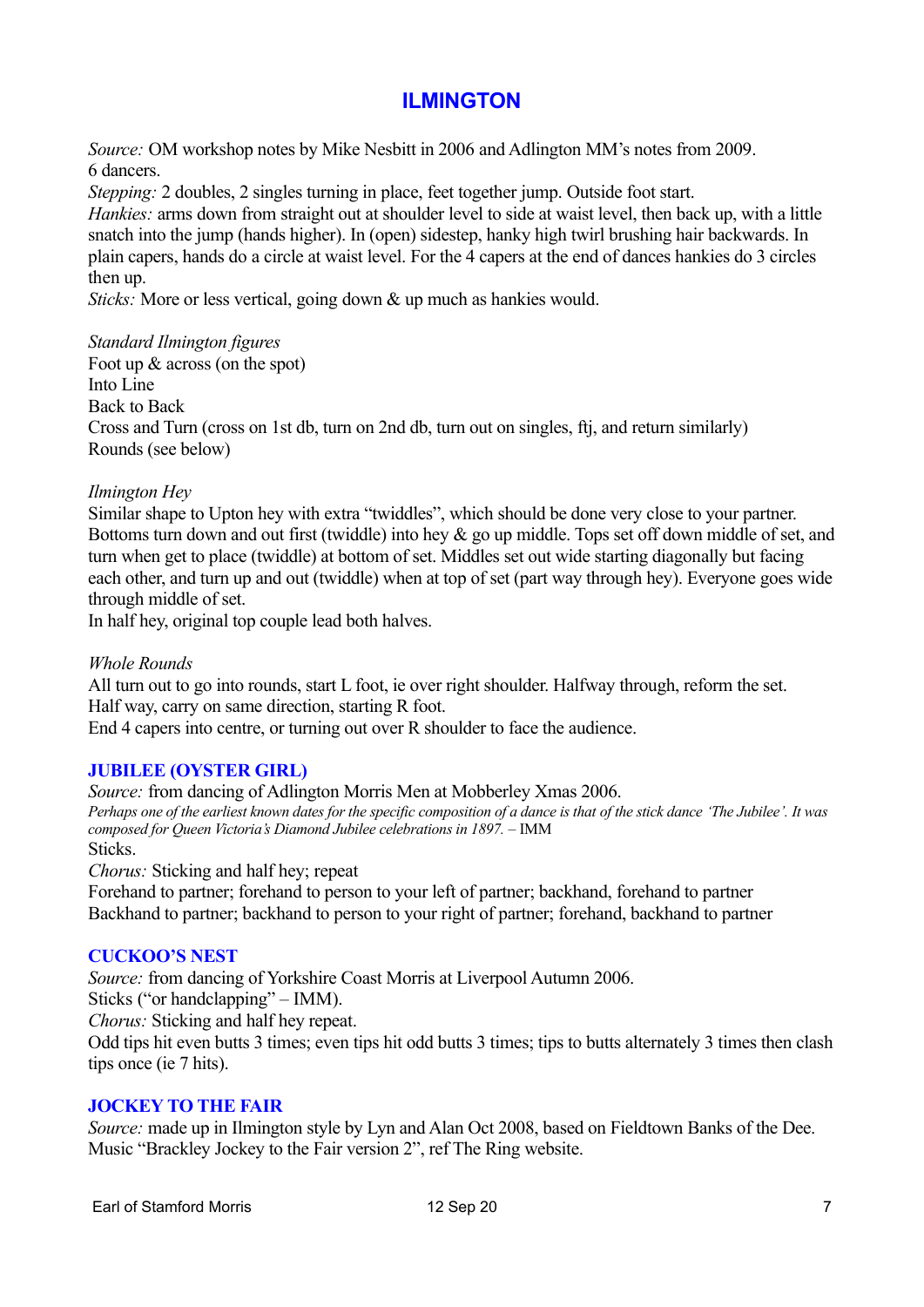Hankies. Column dance all facing up. *Chorus:* (12 bars) 2 bars each for: 1st chorus 2 waves on the spot, ie salute (to right first, then left) 2nd chorus 2 double steps (right first) 3rd chorus 2 side steps (right first) 4th chorus 4 plain capers (right first) Each time done by 1st couples, then 2nd, then 3rd, then all do it, then straight into half hey (4 bars). Thus set reverses for next figure. NB 1st, 2nd, 3rd couples will retain their numbers for next half hey (done facing down).

## **KING HARRY**

*Source:* New Esperance workshop at Whitby, 2016, but modified to fit the more usual Ilmington style. Music "John Geddes' King Harry" (derived from Jeremiah Clarke's Prince William's March) Hankies.

This means that couples are in a different place for each figure. At the end of the dance, face out to the audience with 4 capers, turning over R shoulder. (New Esperance have a whole hey instead of one of the usual figures, e.g. FU, BB, CT, WH, WR.).

### *Chorus:*

1 (first 4 bars) Bottoms do 1 sidestep down and 1 ss up, then 2 singles turning down and out to face up in centre of set and then feet together jump;

2 (second 4 bars) Top two couples do a long sidestep down (7 steps and a hop, with 3 hanky twirls using leading hand) while bottoms do two double steps up; then all do 2 singles turning up and out to face across, and feet together jump. NB Bottoms have to pause slightly when they reach the top of the set so that all dancers are finishing their turn out together.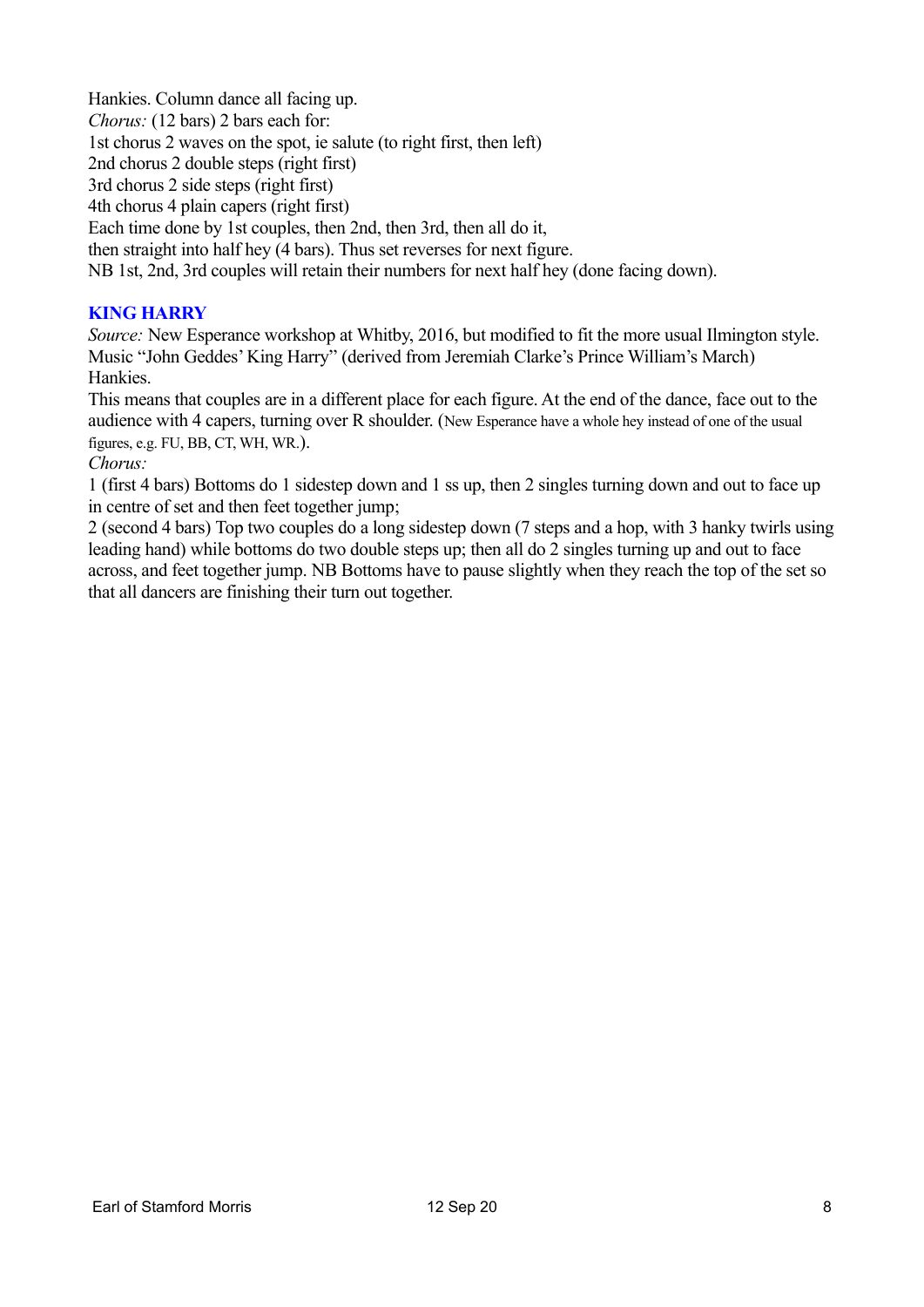# **LICHFIELD**

*Source:* facsimile reprint, Bacon and OM Workshop. Start right foot. Finish with chorus, except for Ring o' Bells.

### **VANDALS**

Long stick carried 2-handed across body. Double stepping and swing backs.

*Figures:* 1 Swagger round in a horseshoe shape (1&2 pass rt at top, lt at bottom), 2 Heading Up, 3 Heading Down, 4 Back to Back (into a line), 5 Lichfield Hey ('toffee paper') (1st corners cross R shoulder, 2nd cross R shoulder, pause, sides & ends cross L shoulder, repeat) *Chorus:* Clash to the right, to the left, partner fore-back-fore then move stick down, side step right, side step left, caper, caper, clash standing on both feet. Repeat, but with high 2-handed show instead of clash, facing up at the end of the dance.

## **RING O' BELLS**

2 long sticks. Single stepping.

*Figures:* 1 Dance round (horseshoe shape cast), 2 Back to Back, 3 Lichfield Hey, 4 Heading Up and Heading Out.

Heading Up and Heading Out: First half same as Vandals Heading Up. 2nd half 2 moves slightly left to be next to 1, 3&4 go to their right, 5&6 go left and 7&8 go far right, in one long line across the front of the set. End with caper, caper, show, then all turn right except 8, who turns left and collects sticks. *Chorus:* Clash right sticks with the person diagonally on your right, left to partner, right to the person diagonally on your left, left to your partner. Repeat. The clashes are high, with slight pull down 'like bell ringing'. Four capers: up, out, down, in. Hold sticks out fairly low and clash down on neighbour's stick with right 3x.

### **THE SHERIFF'S RIDE**

Hankies. Down and up hand movement with arms out forwards. Balance position for swing backs. *Figures* as Vandals. Heading Up & Down include closed side steps, right foot first towards left, then left foot first towards right, with hankies forwards and low.

*Chorus:* While rising on toes, flick from shoulder to face of partner x2, Lichfield Caper right. Repeat but Caper left.

Lichfield Caper: Caper right – drop back onto right foot, caper onto L, hop L while swinging rt foot forward & caper forward onto it. Caper left is the same on the opposite foot.

### **JENNY LIND**

One long stick (L) and one short stick (R). Single stepping.

*Figures* as Vandals but start with 2 swing backs and 2 capers at end of once to yourself, and end with an extra chorus, done double-time.

*Chorus:*

Hit floor twice with long stick, hit partner's long stick twice with long stick held low.

With sticks held higher, hit top of own long stick with short stick twice, hit partner's short stick with short stick twice (forehand) held high. Do this three times.

Hit floor twice with long stick, hit partner's long stick twice with long stick held low.

With sticks held higher, hit top of own long stick with short stick twice, hit partner's short stick with short stick twice (forehand) held high.

Hit top of own long stick near tip with short stick once. Then, hitting underside of own long stick with tip of short stick, hit towards butt of long, tip of long, butt of long.

Then (high) hit tip of partner's short stick with tip of short stick 3x fore-back-fore.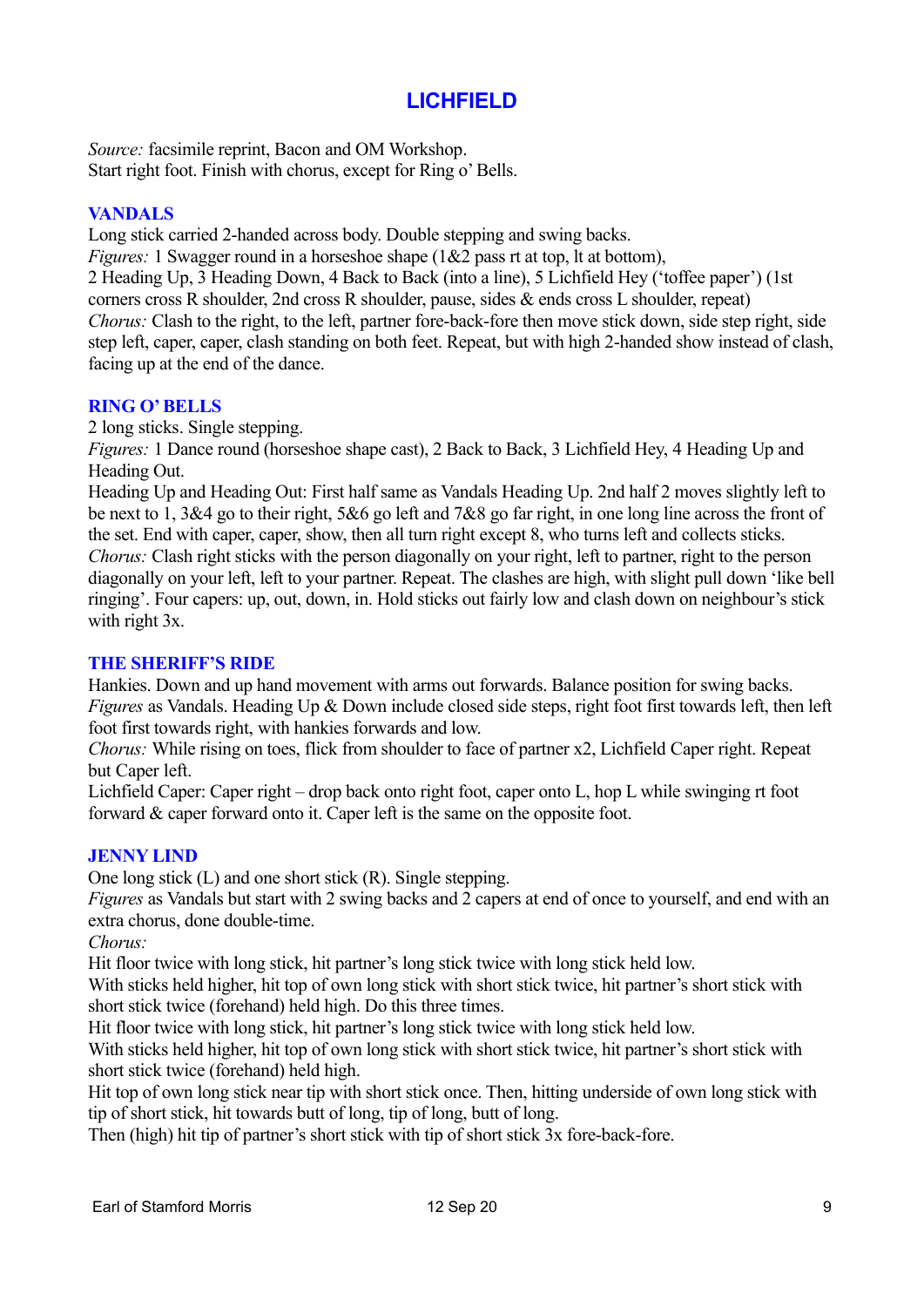**MILLEY'S BEQUEST** (resting this) 2 big sticks.

CHORUS: Hit ground with butts right then left, then clash with partner tips right then left, side step right, side step left, galley over.

Galley Over right: step R, swing left leg over right leg, landing L, caper onto R. (Galley Over left – legs the other way round) Interpreted as "attempt to jump over your own leg"!

*Figures:*

1 STEP IN LINE i.e. dance a stationary foot up, galley over outwards and caper to face down. Repeat.

2 BACK TO BACK (into a line) as Vandals

3 CROSS OVER cross to partner's place pass rt shoulder. Galley over & caper upwards. Repeat to place (passing rt again but galley over & caper downwards).

4 ROUNDS (of 4) 4 bars double step clockwise to corner's place. 4 plain capers: 1&4 cross back to place first then 3& 4. 5678 do same. Repeat anti-clockwise.

5 DOUBLING UP Couple back to back on the side i.e. evens move as pairs round each other while odds move in pairs round each other. Double steps and swing backs.

> $\rightarrow$ 2 4 6 8  $\leftarrow$ → 1 3 5 7  $\leftarrow$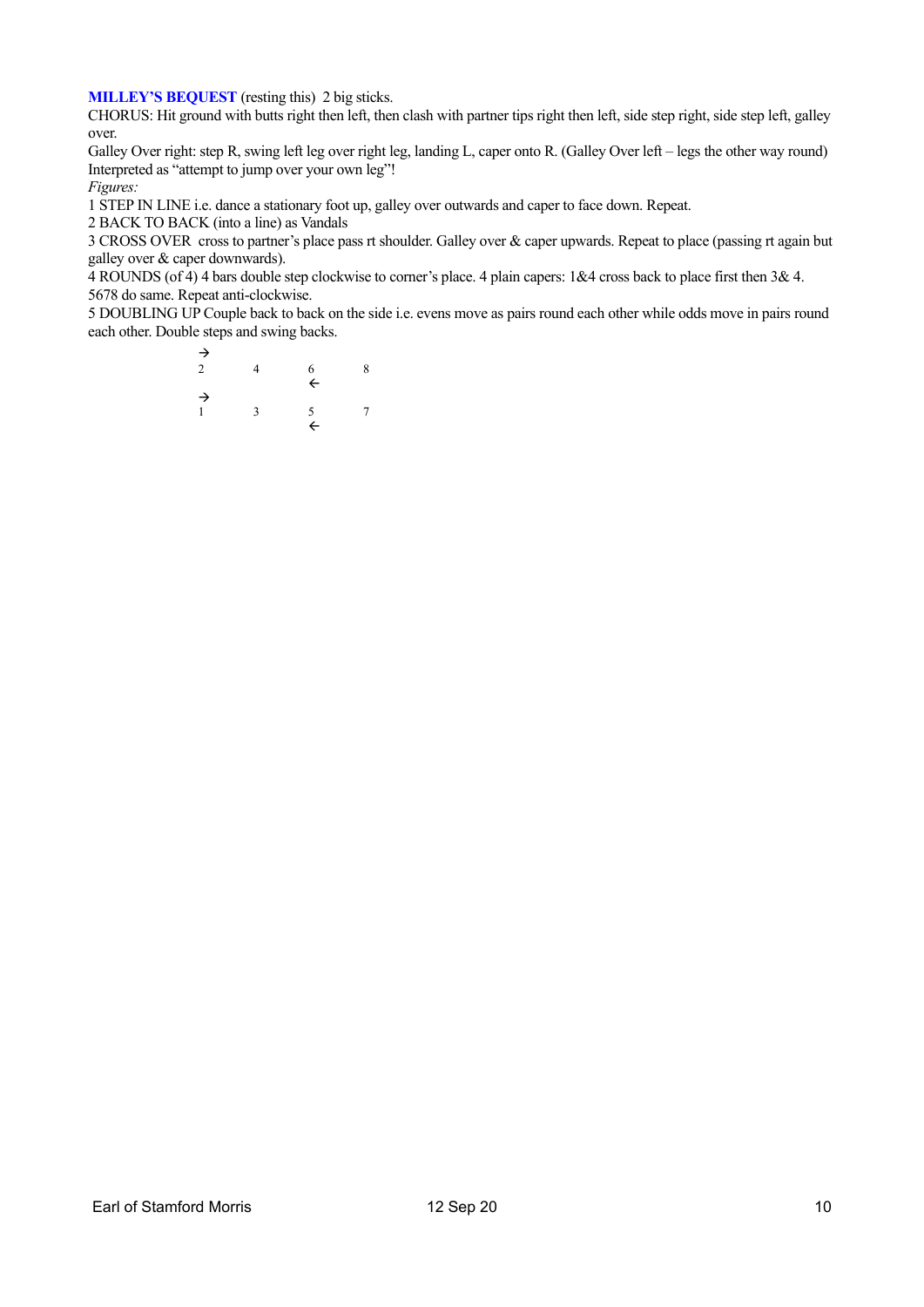# **ODDINGTON**

*Source:* Phil Watson's notes for OM Workshop Nov 2012; also Bacon.

*Stepping:* Left foot start both halves, except in sidestep. Normal sequence: 2 double steps, 2 back steps, feet-together jump. All dances start and finish with Galley L and Hook-Leg R. At end of dance bottom couple remember to turn parallel in correct direction for G, HL.

*Arms:* The wave is a vigorous swing of arm across body up to eye level, opposite arm to foot (ie always R arm swing first), one swing per double step, one per back step; on ftj, gather in and throw out.

*Sticks:* All stick dances have a hanky in the left hand; arm movements as above, but clash partner on ftj. *Figures:* Foot up: face up and dance on the spot, jump to face in and dance on spot. Half Gip: just past partner. Whole Gip: face partner as much as possible. Back to Back: standard. Half Hey: standard, left foot lead.

*Sequence:* FU, HG, Chorus, FU, BB, Chorus, FU, WG, Chorus. In corner dances (which we don't currently do): FU, Corners cross (CC), HH, HG, CC, HH, BB, CC, HH, WG, CC, HH.

## **YOUNG COLLINS**

Sticks.

*Chorus:* Hit floor with tip x3, clash tips low x3, hit floor with tip x3, clash tips high x3, HH. Repeat.

## **CONSTANT BILLY (BILLY BOY)**

Sticks.

*Chorus:* Evens hold stick horizontal in both hands (face height) while odds strike once, same with evens striking odds, all do 4 capers while striking tips, butts, tips, butts, HH. Repeat.

### **LORD OF THE DANCE**

Sticks.

*Chorus: Butts on floor behind, butts on floor in front, clash tips across twice, clash diag R, clash diag L,* HH. Repeat.

### **HIGHLAND MARY**

Hankies.

*Chorus:* Long closed ss R (7 steps, hop), closed ss L (4 steps), hook (weight on outside foot) into HH (starting L foot). Repeat. Arms in sidesteps are: ss R: 1 R arm wave on steps 1234, 1 wave of both arms on steps 567h; ss L: 1 L arm wave.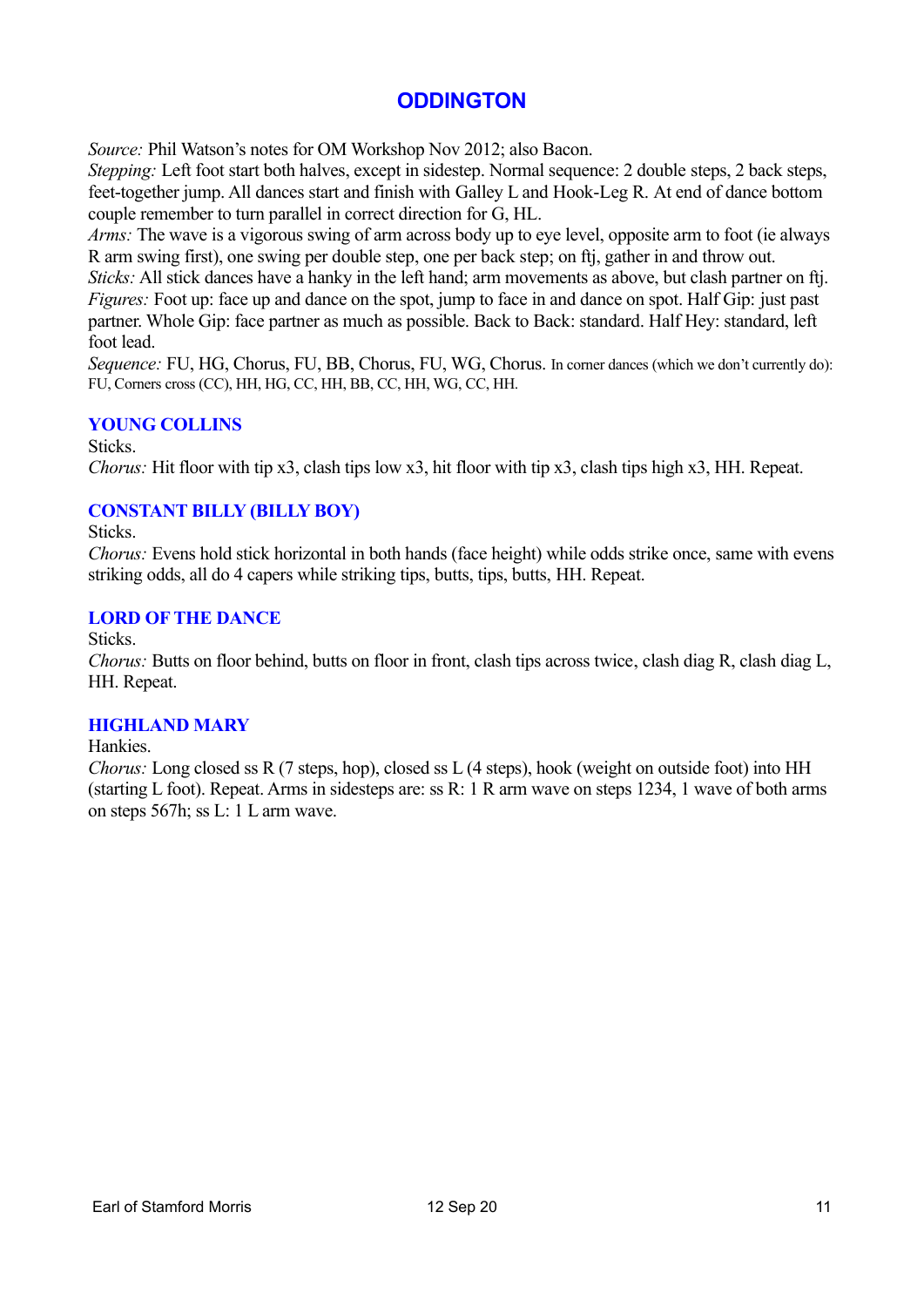# **UPTON-ON-SEVERN**

## **UPTON STICK DANCE**

Long sticks on shoulders, vigorous double stepping. Left foot start. In the figures the set should be wide. NB Widen set before each figure by doing 1 double step outwards.

*Figures*

Whole Rounds ("morris"). Start all facing in. 1 double to form the rounds (ie middles move out, others on the spot), surge into rounds on 2nd double.

Back to Back Right. 1st double step dance backwards to widen set then surge forward on 2nd.

Back to Back Left. 1st double step dance backwards to widen set then surge forward on 2nd.

Hey on the ends ("three or tree tops right") Middles turn right, ends should dance 1st double backwards to widen set & let the middle through.

Hey on the ends ("three or tree tops left") Middles turn left, ends should dance 1st double backwards to widen set & let the middle through.

Hey on side (Grimstock or "boing" hey) "Boing" in at ends, move apart when in middle. Ends should dance 1st double towards partner while lengthening the set and facing down or up the set respectively. Middles dance out on first and dance up on second double step.

Whole Rounds. Point stick into centre of set on 3rd step – keep the rounds big until the final bar when form a tight circle with 2 capers and sticks high.

*Choruses*

8 hits (as below), then clash tips and dance a smallish circle over left shoulder (turn single), advancing to next place on turn single; repeat.

Tips and Butts (hold sticks in middle fairly vertical; tips forehand, butts backhand)

Quarter Staves (two-handed hold; left hand down first, then right down, etc)

Fencing (sword fighting: big sweeps anticlockwise – try not to bend elbow, clash at top first). *Dance*

Rounds, T&B; BB R, QS; BB L, F; 3 Tops R, T&B; 3 Tops L, QS; Boing Hey, F; Rounds

## **UPTON HANKY DANCE**

Same figures as Upton Stick. No chorus. Left foot start. Double stepping. Arms go down & up roughly from shoulder to waist level. Arms straight (ie elbows not bent) slightly wider than body. Set can be big as there is no sticking, so no need to widen it each figure.

Rounds; BB R; BB L; 3 Tops R; 3 Tops L; Boing Hey;

Angles ie BB on the diagonal (1st corners with each other, middles to person on opposite right) to rotate set through 90 deg so original number 2 becomes new number 1;

then in new positions: BB L; 3 Tops R; 3 Tops L; Boing Hey; Rounds with 4 capers into centre to finish (hankies down-up-down-up).